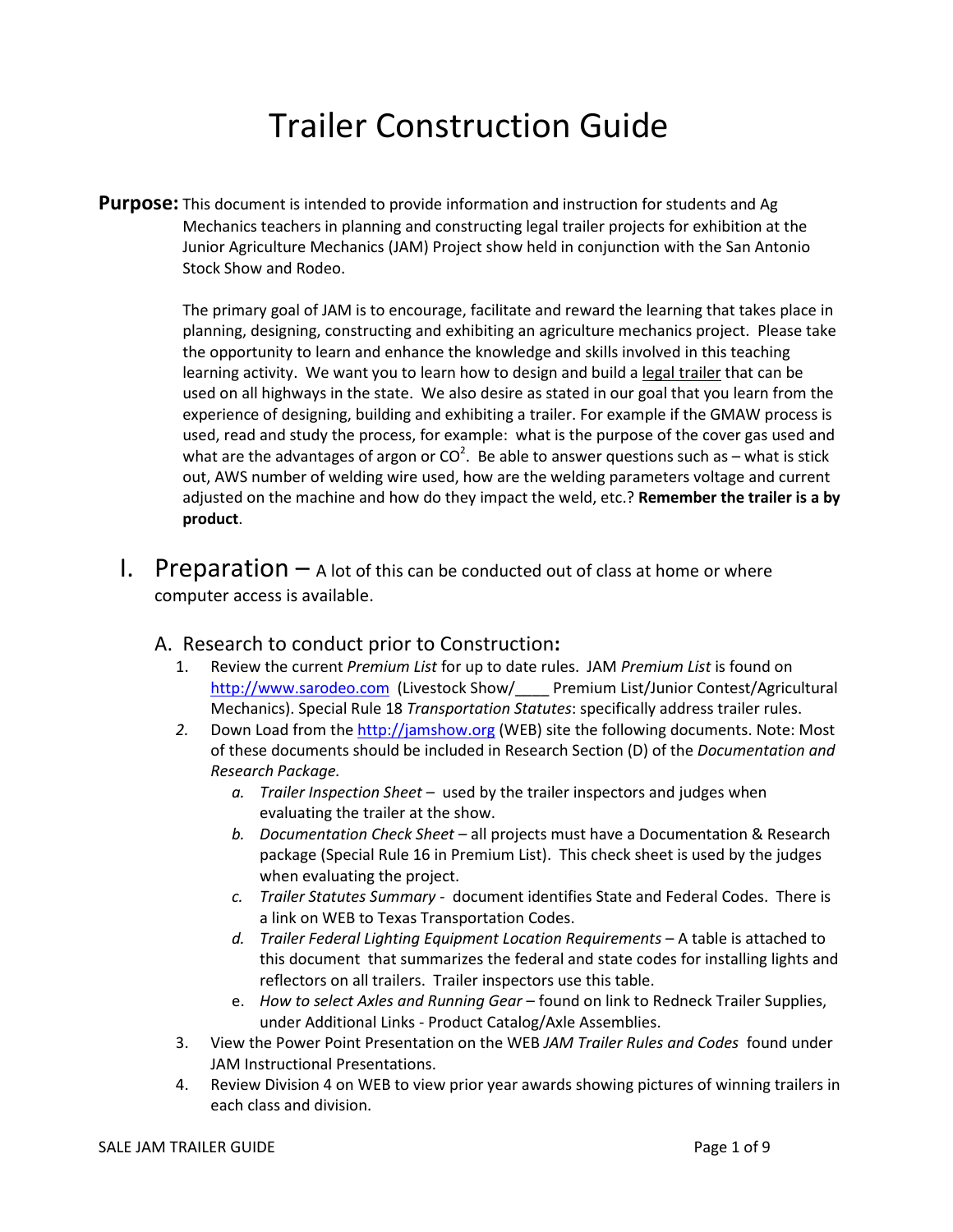- 5. Visit a business that sells trailers. Collect literature- catalogs from them.
- 6. Begin to develop Documentation and Research Package including Material Safety Data Sheets (MSDS) and or Product Information bulletins that are relevant to the project. How to select Axles and Running Gear from Red Neck is an example of a PI bulletin. Documentation is explained more in detail below

### B. Design - Most all design decisions should be made prior to construction

Note: Many of the trailers shown at JAM are sponsored - built for someone paying for the materials who has requirements or suggestions impacting the trailer design to fit their specific request or needs. The builder must realize that if these design demands are opposed to the rules stated in the Premium List, or are not practical (for example no brakes on a 10 bale hay trailer ) the project may be disqualified to show if illegal or at the least will be penalized and may not place for premiums or prizes. No agriculture exceptions are allowed for trailers shown at JAM.

- 1. Start by deciding what type of trailer is going to be built (i.e. Gooseneck Lowboy, 16' Bumper Pull Stock, Etc…). How large of trailer and what kind of capacity and load (weight capacity) is needed/desired (axle selection)? Selection of running gear is the most important decision to make when designing a trailer for it influences many other aspects of the trailer- especially the total width of the trailer. The maximum width allowed by state and federal codes is 102 inches.
- 2. Recommendations for 102 inch wide trailer Axle, wheel, and tire selection.
	- 95 inch hub face axle torsion or regular
	- 6 inch x 16 inch x 0 degree offset wheel
	- Tires 235 x 16 inch or narrower NOTE: IF YOU ARE USING LARGER TIRES AND/OR WHEELS THEN A NARROWER HUB FACE WILL BE NECESSARY.
	- Prior to welding spring hanger to trailer frame, make sure to check width of axles with wheels and tires installed on axles. Use a straight edge (3 ft. level is best method) to measure from outside tire to outside tire -- this measurement must be 102 inches or less. Tire bulge is included in width measurement because trailers at show are not loaded. Be sure to read and study Trailer Statutes Summary document alluded to previously.

WARNING -- Unfortunately some axles vary in width which may make wheel width over 102 inches. Check manufacturers specifications prior to purchasing running gear – axles, springs, wheels, brakes etc.

3. Tires - Check tires because there may be great variations in width depending on brand - could cause inside rubbing issues. Install mounted tires on bare axle and check inside measurement BEFORE beginning construction of trailer. Many exhibitors install over sized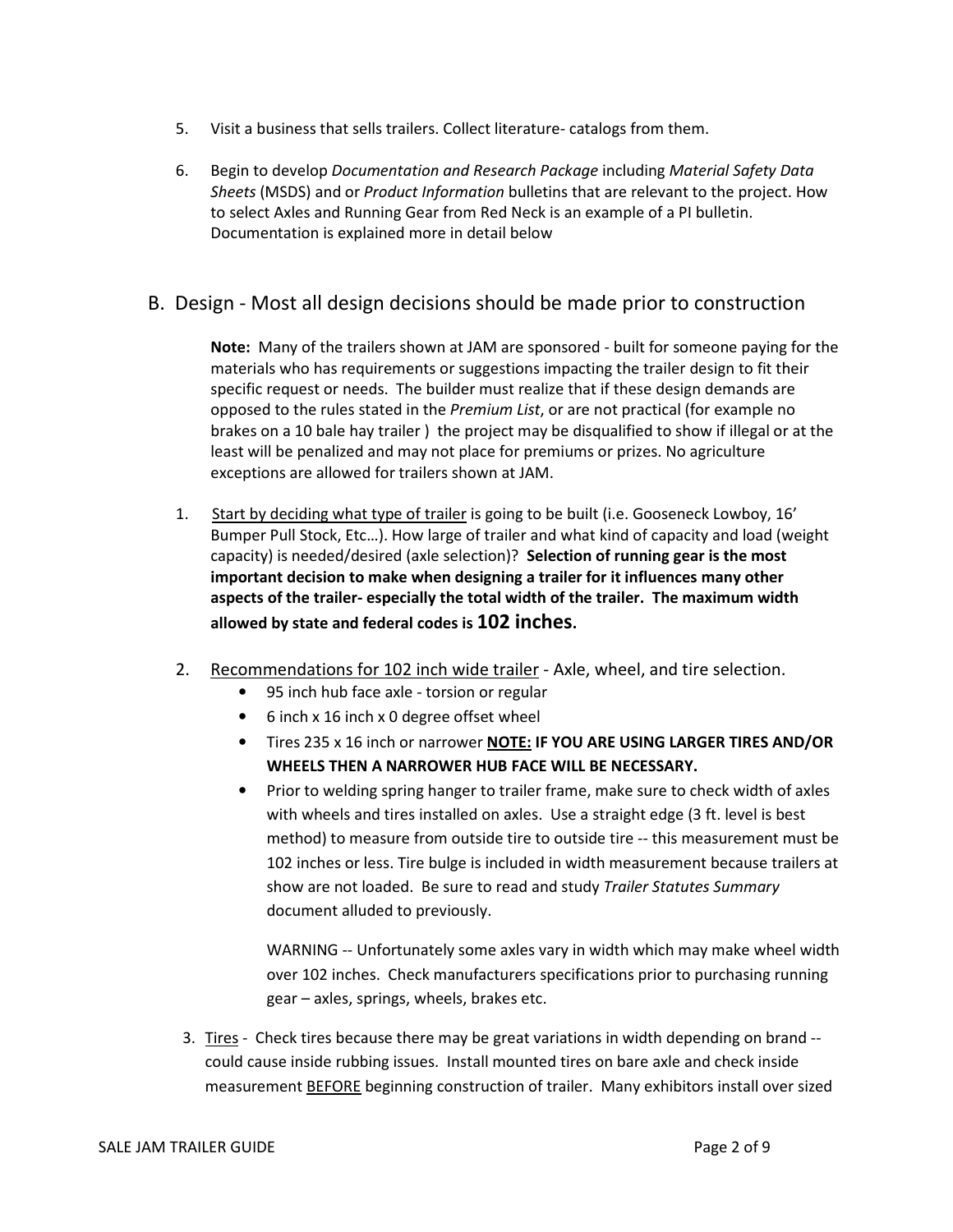tires. You must take into consideration the size tire you are using. Additional tire regulations are provided in Trailer Statutes.

- 4. Fender Clearance : JAM rules state there must be 4 inches of clearance between tire and fender for tandem axles. Tire size will influence where fender will be attached. IMPORTANT: When constructing utility trailers that have a top rail make sure, prior to welding top rail that it is high enough to raise the fender to provide the 4 inches. (Fenders fit underneath the top rail.) See Fig. below.
- 5. Floor Type: Choose a floor type that is appropriate for the intended use of the trailer, and that the proper method of fastening is used. (Note if using treated lumber, see that the fastener being used is compatible to lumber treatment - will not rust due to chemical in the treated lumber.)
- 6. Easy lube or standard grease caps may make axle over 102 inches. Grease caps will not be included in width measurement because they are not a load bearing structure of trailer. Appendix D of 23 CFR 658.15 and 658.16
- 7. Axle Considerations Note: Larger tires and/or wheels will influence recommendations below.
	- Straight axles- box width for trailer must be at least 12 inches less than hub face on axles. Example: 95 inch hub face - 12 inch = 83 inch box.
	- Drop axles such as cattle trailer: Example : 95 inch hub face 15 inch = 80 inch box.
	- Torsion axles vary depending on degree of rotation of axle -- check with supplier.
	- Axle placement: where should the axles be located based on tongue weight? A good rule of thumb is placing axles at 2/3 the length of the trailer (not including the neck/tongue) See Axle Selection below
	- Axle Selection: Redneck Trailer Supplies is a good resource for selecting axle assemblies and has a step by step process for selecting the proper axle in their online catalog. See How to Select Axles and Running Gear in Redneck Trailer Supplies Catalog. http://www.redneck-trailer.com/2009/A/A2-A4.pdf Axle manufacturers specifications must be in Part D of Documentation
- 8. Begin to work on Drawings. Specific requirements are identified in the Premium List -Special Rule 16 - Documentation & Research. Documentation is discussed below.

A working set of plans is a MUST. Drawing must be student drawn. Even if the project is a prototype and may require minor changes during construction, a starting base plan of what is to be accomplished should be made after thorough planning and before building. Drawings must be drawn to scale and be complete enough that they could be given to someone and they could build the project. Compiling a list of goals and project constraints can be a helpful way to pre-plan.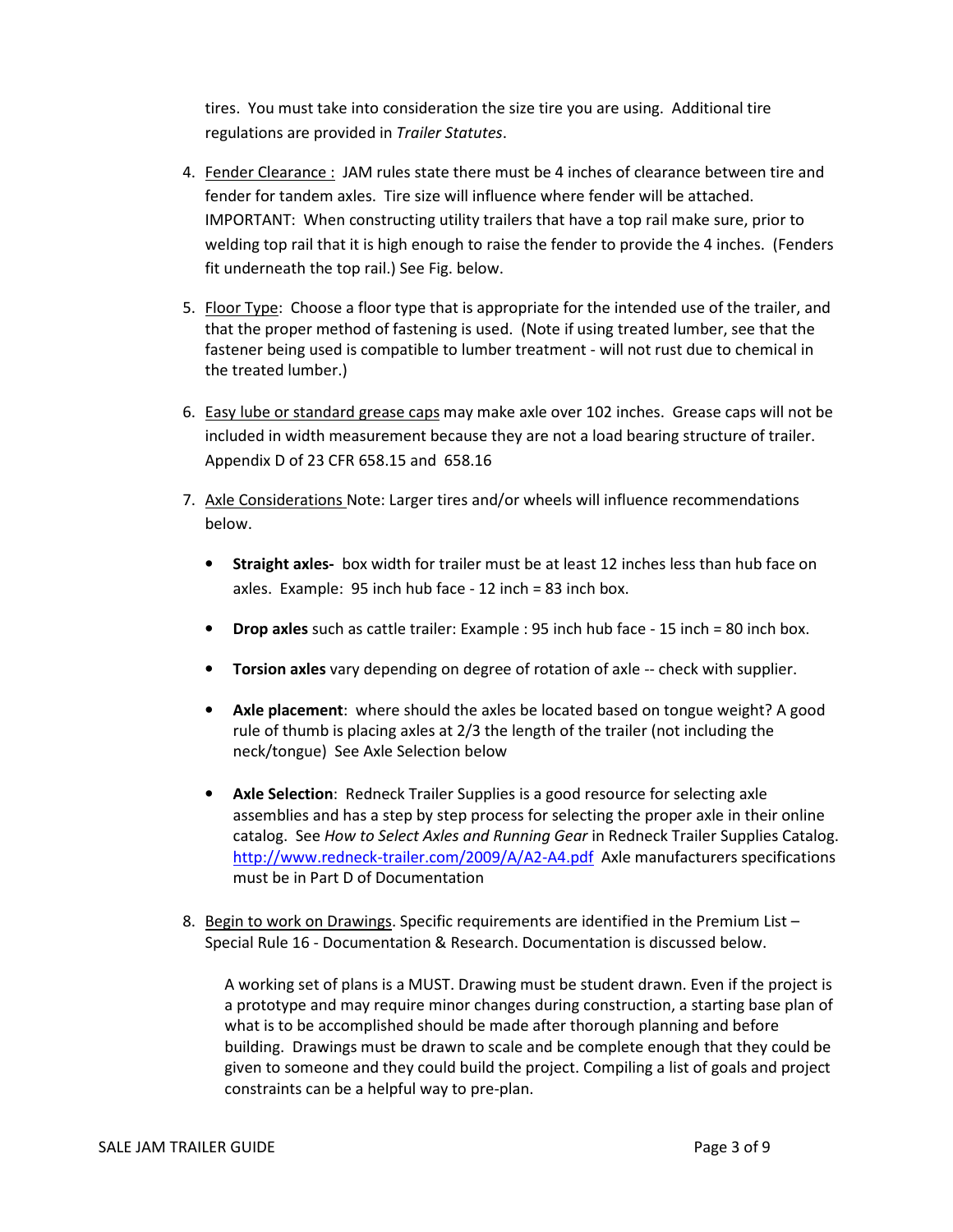- 9. Begin to work on Bill of Materials (BOM)
	- Once a working set of plans is developed, move on to looking at the anticipated costs for the project. Get actual prices from your suppliers and develop yourself a ballpark budget for the build. This can be considered as a sort of rough draft for your Bill of Materials and allows you to have an idea of what financial constraints you may incur during construction.
	- It is recommended that a spreadsheet be constructed with the required columns in developing your Bill of Materials. Using a spreadsheet makes it easy to calculate the costs for example when you have a unit cost and have multiple units – cost per ft and you purchased 22.5 ft – Spreadsheet calculates this for you using formulas you insert. Most importantly It also allows students to learn how to develop and use a spreadsheet computer program. Be sure to include opportunity costs, OC in the BOM if you have any materials that were donated to build the project
- C. Design Considerations that impact State and Federal Codes Additional Information is provided in Trailer Statutes and JAM Trailer Rules and Codes Presentation on the JAM WEB site
	- 1. Safety Chains: All utility type trailers, gooseneck style trailers and cargo enclosed type trailers must have at the minimum of 2 safety chains of sufficient strength to carry a loaded to capacity trailer without allowing the trailer to fall on the ground, and must be of sufficient length to allow for a safe turning radius. The Presentation alluded to above illustrates a number of acceptable methods for attaching safety chains to the trailer tongue
	- 2. Brakes: If trailer weight exceeds 40% of weight of the towing vehicle it must have brakes. In addition brakes are required if GWR (gross weight rating) is heavier than 4500 pounds it must be capable of stopping a 3000 pound or less vehicle and trailer. Any trailer with brakes must also have an emergency breakaway system.
	- 3. Lighting Requirements: Must meet State Federal DOT lighting Codes . Protect lighting fixtures, especially those on rear from damage when backing up – protect them by making sure they do not extend beyond rear of trailer. They must be close enough to the rear so they are observable from center rear. The Federal Lighting Table (Link provided on WEB site) and the Trailer Check Sheet provide specific information in placing lights. The JAM Trailer Rules and Codes Presentation on the WEB shows examples of proper lighting along with other design considerations – safety chain attachment etc. See wiring below.
	- 4. Special Considerations: When exhibiting a project especially a trailer it is advantageous to include accessory items to make it stand out, such as ramps, storage, tool boxes, tie downs etc.
	- 5. License Plate and bracket: License Plate must be visible from rear and it must have a light. It may be placed on left or right rear and can be vertical. See JAM Trailer Rules and Codes Presentation on the WEB for examples. Farm Tags are allowed.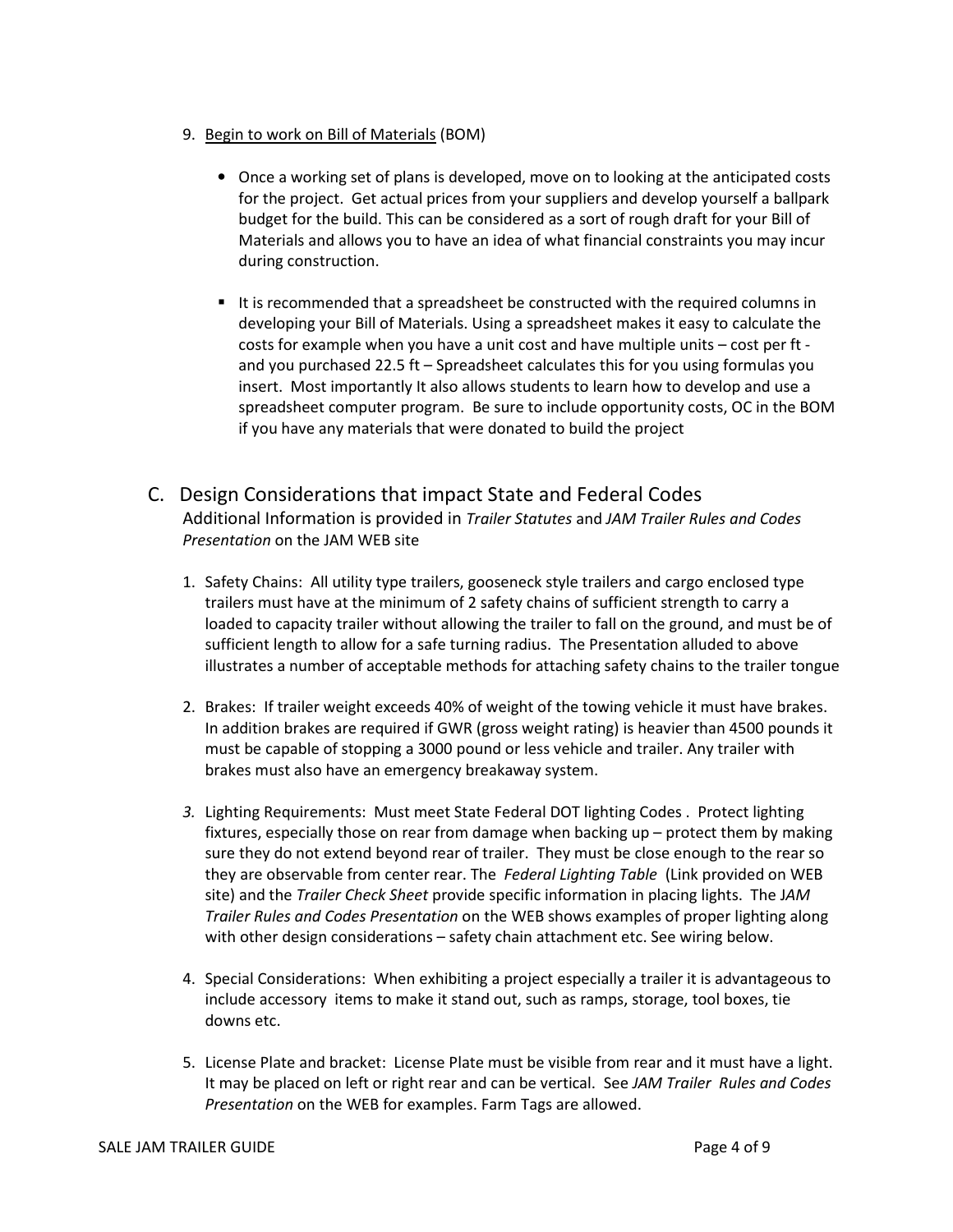6. Tie downs (stake pockets, D Rings etc.) are especially important for utility trailers – low boys – all open trailers.

| <b>Number Required</b> | <b>Trailer Length</b>            | <b>Axle Capacity</b> |
|------------------------|----------------------------------|----------------------|
| 1 per side             | Under 5 ft                       | Under 1,100 lbs      |
| 2 per side             | Over 5 ft                        | Over 1,100 lbs       |
| 2 per side             | Over 5 ft and less than 10 ft    |                      |
| 1 per side             | Every additional 10 ft in length |                      |

- 7. Hitch: ensure that your hitch is rated for the load that the trailer is designed to carry.
- 8. Jacks: How many? What size? Make sure that the jacks are rated for the weight of the trailer and anticipated weight when fully loaded. Jacks are required on all trailers.

### $II.$  Construction – Includes Design, Workmanship and Degree of Difficulty

1. Strength and size of materials used in the construction.

It is beyond the size and scope of this document to discuss Modulus of Elasticity and Section Modulus of materials. These are used by mechanical engineers when determining what sizes of angle iron, C channels, tubing etc. to use in the structural members of a vehicle. Please check with commercial trailer manufacturers if you deviate significantly from what they use in their construction of a similar trailer.

2. Top Rail of low boy (utility) trailers.

Changing the basic design of trailers can have significant impact on load carrying capacity. Example: some of the lowboy trailers are being redesigned to have a side ramp – usually in the front to accommodate loading and unloading ATV – lawnmowers etc. This is accomplished by removing the top rail where ramp is located. The top rail is the top cord of a parallel cord metal truss and removing it places all the load on the bottom cord. If this is done the bottom member must be redesigned and strengthened to carry the load placed on it. Remember – trailer may be designed for small ATV but it may be used by someone to load a much heavier tractor. See Fig. below.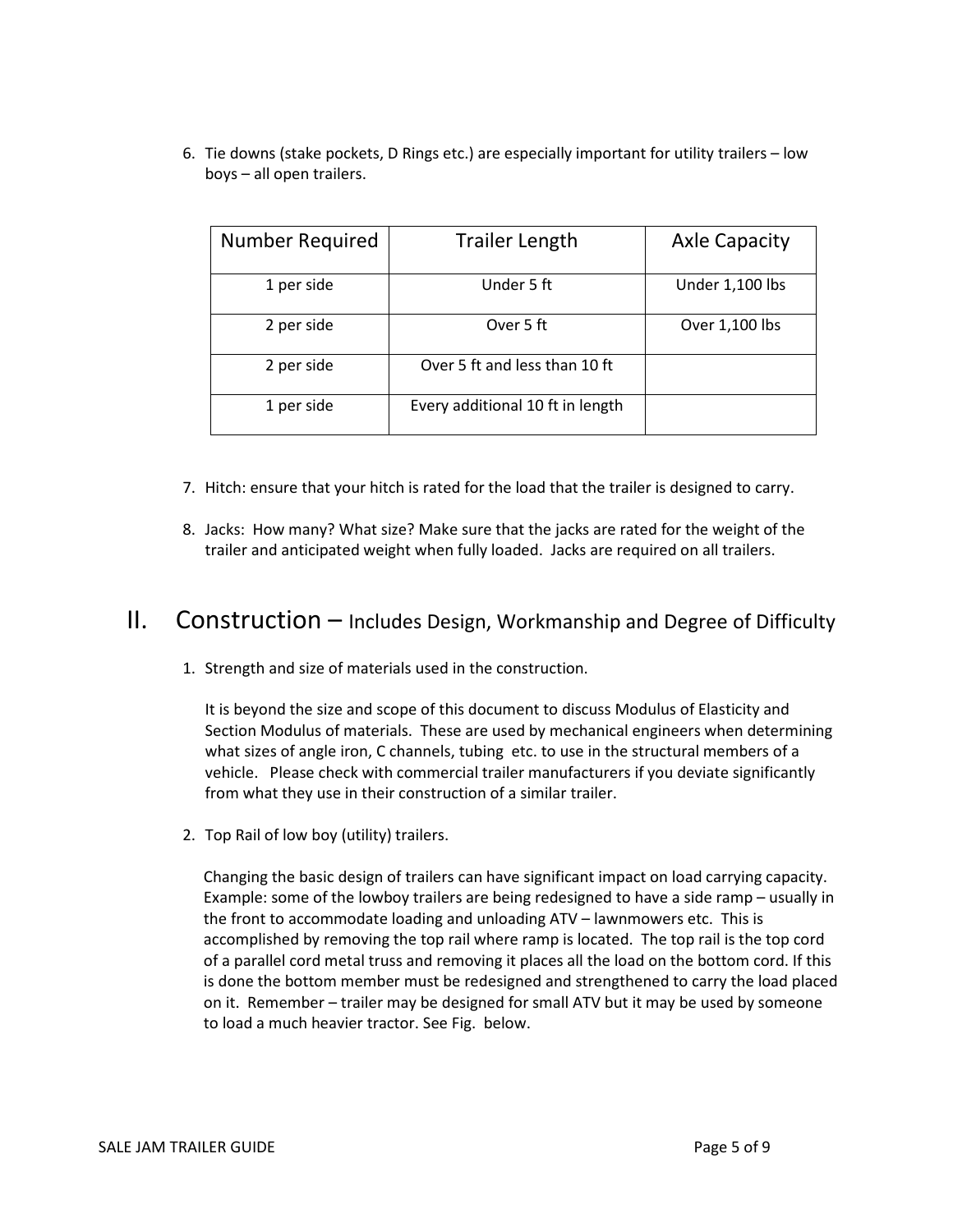

### Figure

- 3. When installing running gear (axles, suspension, etc) follow manufacturer's instructions to the letter. This includes dimensions and weld patterns to be used to install spring hangers.
- 4. Check trailer for being square (measure diagonals) throughout construction & try to minimize warping due to welding, which can also affect your trailer being square.

Structural Tips

- Good idea to allow at least one half inch in width to cover distortion and warping as structure is welded.
- Use temporary braces and supports to hold structure "true" until all welding is finished. Allow several **HOURS** for complete cooling before removing temporary bracing.
- ALWAYS tack entire structure together before starting to weld.
- Check structural parts such as fenders closely before welding to make sure they are width you planned.
- Do not assume all purchased parts are consistent in measurements -- especially fenders of all forms and shapes. Check before installing.
- Install axles and wheels and tires to check fender clearance before welding fenders. Remember if top rail is installed too low then fender cannot be raised high enough to provide the proper tire clearance.
- Check inside and top clearance of tires.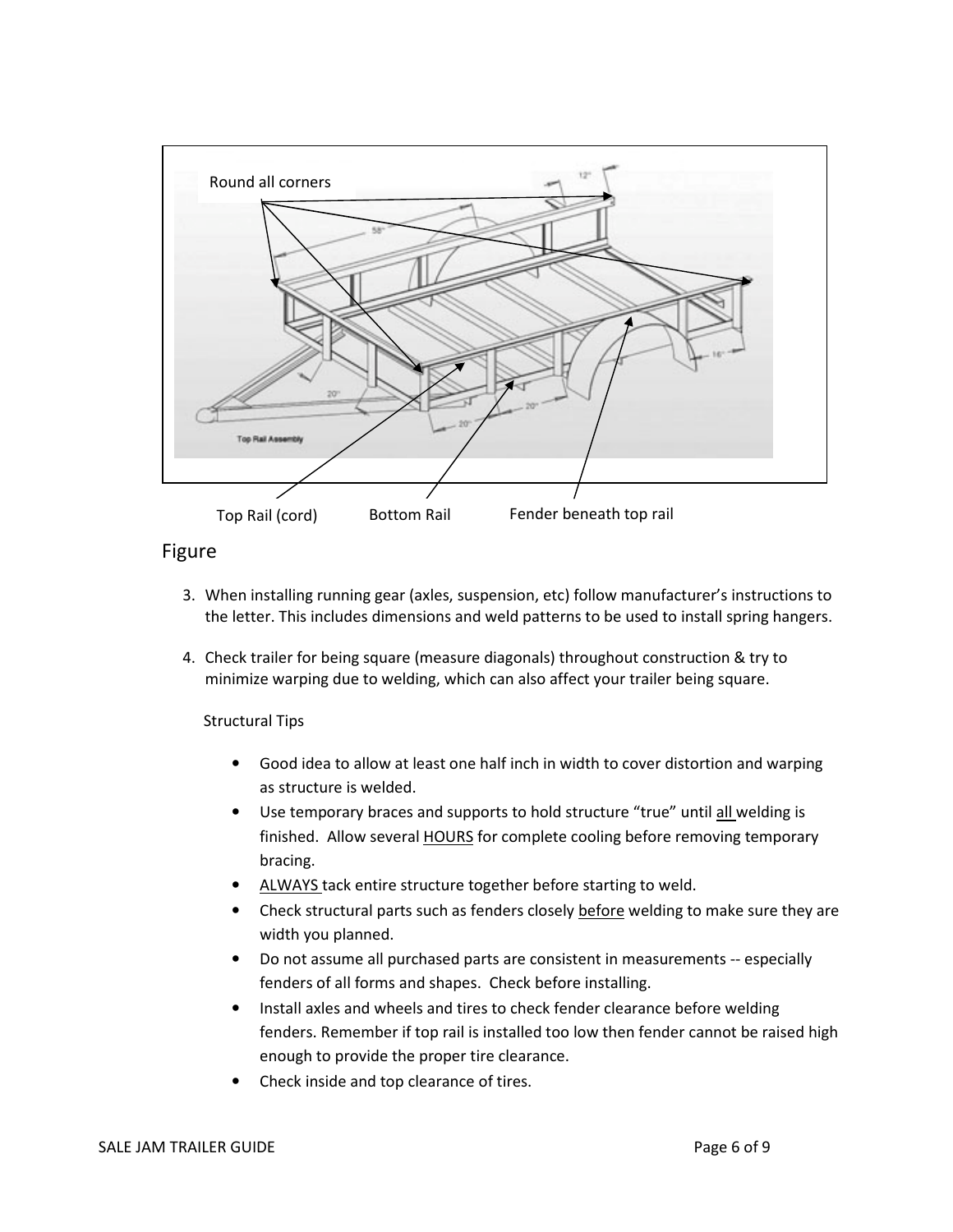- 5. DO NOT GRIND YOUR WELDS! Only grinding on weld beads allowed is for safety concerns and on box fenders. Judges want to see all welding. Also commercial trailer manufacturers cannot afford to grind welds – too time consuming . Exhibitors should be proud of their welding.
- 6. Sharp edges and corners Round off with torch and/or grinding, this is an obvious safety concern. See figure above. It wouldn't be a bad idea to use a sanding disk in conjunction with a grinding wheel for a more finished look. Take special care not to put "grinder tracks" into the metal, these will show up in paint and detract from the finish of the project.
- 7. Wiring (Wiring Harness and Connectors)
	- Protection: When it comes to wiring your trailer, try and keep your wiring neat and protected. Do not allow wires to sag where they can catch on things and be damaged. Running wires through conduit or wiring harness is the preferred method of wiring. Take special care to protect wires at any point where they pass through metal or pass over a rub point. Make sure there are no pinch points – on top of axles or springs that could damage wires. Do not burn holes in angle iron (members) where wire will pass through. Remove all burrs when drilling through the metal. Ensure that all wiring connections are water tight.

| <b>SAE J560 Standard</b>                                    |                                                           |  |
|-------------------------------------------------------------|-----------------------------------------------------------|--|
| <b>Wire Color</b>                                           | <b>Lamp and Signal Circuits</b>                           |  |
| White                                                       | Ground return to towing vehicle                           |  |
| Black*                                                      | Clearance, side marker & license plate lamps              |  |
| Yellow                                                      | Left hand turn signal & hazard signal lamps               |  |
| Red                                                         | Stop lamps and antilock devices                           |  |
| Green                                                       | Right hand turn signal & hazard signal lamps              |  |
| Brown*                                                      | Tail, clearance, side marker lamps & identification lamps |  |
| <b>Blue</b><br><b>Blue Auxiliary (Electric Brakes)</b>      |                                                           |  |
| * It is recommended to balance the circuits as practicable. |                                                           |  |

• Color Coding: It is best to follow industry standards on wiring your trailer. SAE J560 standard for trailer wiring is as follows

• Connectors – Terminals : Keep in mind that trailer connectors are generally available in a 4-Pin, 6-Pin, & 7-Pin connector, these color codes will remain the same regardless. (Note: Trailer connectors typically come with two different wiring diagrams, SAE J560 is the most common industry standard for wiring). Click on the following link to Redneck catalog for wiring diagrams for different terminals: http://www.redneck-trailer.com/2009/J/J29-J31.pdf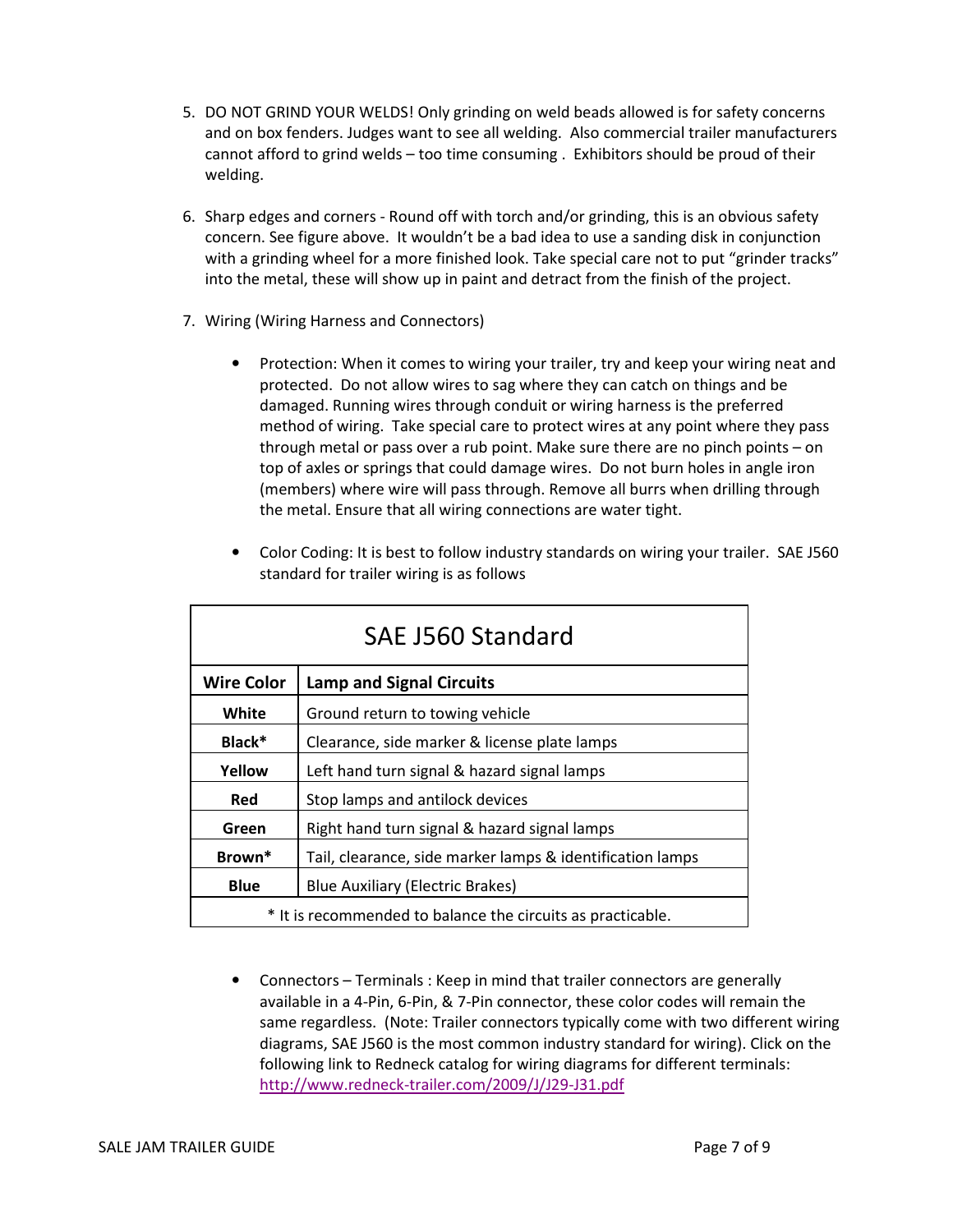- Wire Size: Most manufacturers recommend the following wire gauges for the different circuits. Remember the smaller the gauge number the larger the wire size. See page 173 on following link: http://www.delcity.net/documents/catalog/14\_trlrconn.pdf Note: side markers shown on trailer wiring diagram should be on widest point, in this example on fenders.
- 8. Painting: Finishing When it comes time for Paint make sure that all surfaces are prepared and primed to allow for paint adhesion and to prevent rust bleeding. Any dirt, grinding marks, grease, weld flux - weld splatter (consider removing weld splatter with a cold chisel) will be apparent in the final finish. It is recommended that a wax -grease- oil removal be used prior to priming. It is very important to paint the entire underside of the trailer. This area, though not readily seen, is the most crucial part of the trailer and is the most susceptible to rust causing conditions.

### III. Documentation

First of all **Documentation is not a scrapbook**, it is a research portfolio. It includes those components identified in the Premium List and the Documentation Check Sheet. The Documentation Check Sheet is found on the WEB page. Judges use it when evaluating the project and will give a completed copy to the exhibitor identifying if the criteria have been met. There is also a Documentation Presentation provided on the WEB. Documentation is also used in evaluating Showmanship. See WEB for showmanship criteria. All students preparing a project for JAM should review documentation presentation.

# IV. Presentation including Showmanship

Presentation includes entering the Project – Special Rule 1- found in the Premium List. Naming/Describing Projects Document is also found on WEB. It identifies what classes project should be entered in and how to name- describe them. Showmanship criteria are identified on the Showmanship Scorecard found on WEB. The Premium List identifies Project Presentation and Exhibitor Presentation criteria.

Technical Knowledge is also an important part of Presentation and will be evaluated by judges questioning exhibitor/s. Both Project and Exhibitor/s are evaluated to determine winning trailers.

# V. Premium List and JAM Show website WEB

• The Premium List identifies all rules pertaining to JAM. Judging Criteria are identified and their weight in points are provided. Those projects that place and win are those where not only the project (trailer) is excellent but also the exhibitor is evaluated as outstanding.